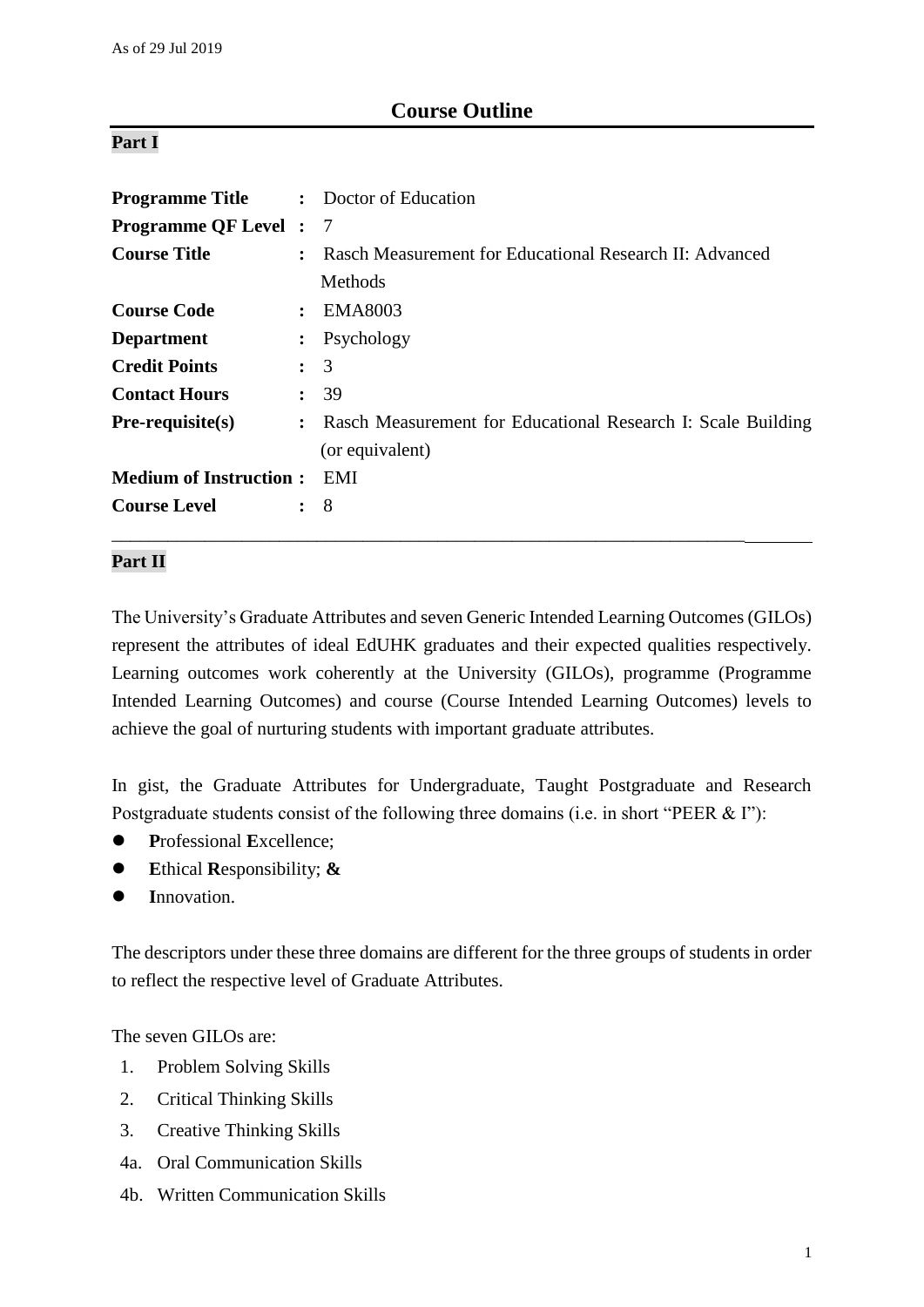- 5. Social Interaction Skills
- 6. Ethical Decision Making
- 7. Global Perspectives

## **1. Course Synopsis**

Testing conditions can be so complicated that simple Rasch models or IRT models become inefficient or inapplicable. This course discusses advanced measurement issues and models, such as computerized adaptive testing, test linking, latent regression, many-faceted Rasch measurement, multidimensional models, bifactor and testlet models, higher-order models, and multilevel models. With the use of computer software *ConQuest* and *Mplus*, students will learn how to analyze the data in a professional way using advanced Rasch/ IRT measurement models.

## **2. Course Intended Learning Outcomes (CILOs)**

*Upon completion of this course, students will be able to:*

- CILO<sup>1</sup> Understand the key concepts and issues involved in advanced Rasch/IRT models;
- $C I L$ O<sub>2</sub> Conduct appropriate advanced Rasch/IRT analysis in a professional manner, interpret results accurately to answer innovative research questions;
- CILO<sup>3</sup> Report statistical results in accordance with APA standards and conventions.

| <b>Course Content</b>                | <b>CILOs</b>      | <b>Suggested Teaching &amp; Learning</b><br><b>Activities</b> |
|--------------------------------------|-------------------|---------------------------------------------------------------|
| <b>Computerized Adaptive Testing</b> | CLLO <sub>1</sub> | Self-directed learning                                        |
| Test linking                         | $C1-2$            | Lecture, student presentation,                                |
|                                      |                   | discussion                                                    |
| Many-faceted Rasch measurement       | $C1-2$            | Lecture, student presentation,                                |
|                                      |                   | discussion                                                    |
| <b>Multidimensional Rasch models</b> | $CILO1-2$         | Lecture, student presentation,                                |
|                                      |                   | discussion                                                    |
| Bifactor and testlet model           | $C1-2$            | Lecture, student presentation,                                |
|                                      |                   | discussion                                                    |
| High-order models                    | $C1-2$            | Lecture, discussion                                           |
| Multilevel models                    | $C1-2$            | Self-directed learning                                        |
| Software workshops                   | CLLO <sub>2</sub> | Hand-on workshops                                             |
| Research project                     | $C1-3$            | Data analysis and presentation                                |

### **3. Content, CILOs and Teaching & Learning Activities**

### **4. Assessment**

| <b>Assessment Tasks</b> | Weighting $(\% )$ | $\rm CILO$     |
|-------------------------|-------------------|----------------|
| Mid-term exam           | 40%               | $\rm CILO$ 1-2 |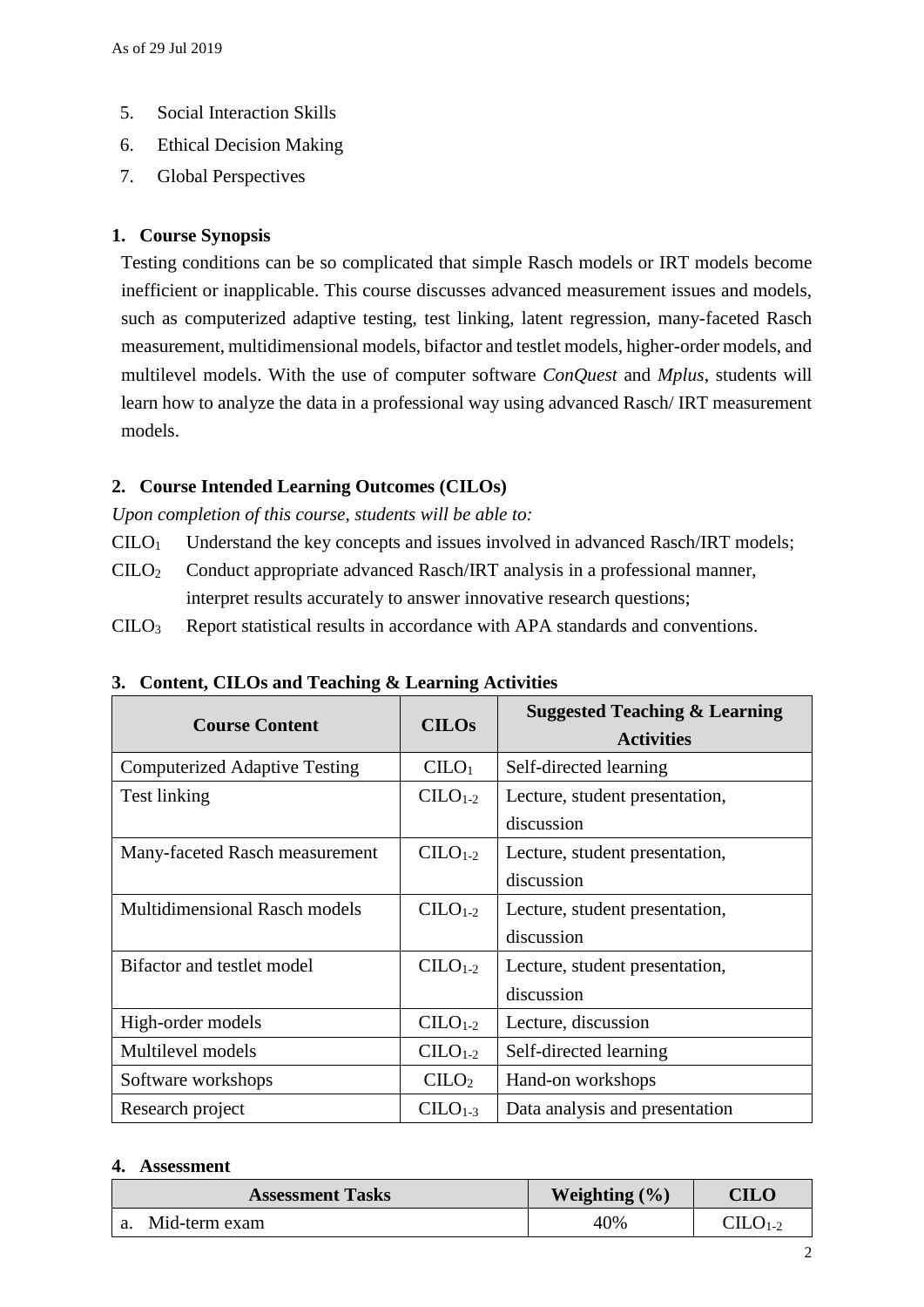|                | The in-class and open-book mid-term exam will        |     |           |
|----------------|------------------------------------------------------|-----|-----------|
|                | cover the first half of the course contents. It will |     |           |
|                | mainly consist of short-answer questions and         |     |           |
|                | essay questions.                                     |     |           |
| b.             | Oral presentation                                    | 10% | $CLLO1-2$ |
|                | Each student will choose one paper/chapter from      |     |           |
|                | the reading material and orally present to the       |     |           |
|                | class.                                               |     |           |
| $\mathbf{c}$ . | Project report                                       | 50% | $CILO1-3$ |
|                | Each student will write a report (around 1500)       |     |           |
|                | words) to demonstrate how to apply advanced          |     |           |
|                | Rasch measurement models in education context.       |     |           |

### **5. Required Text(s)**

Nil

#### **6. Recommended Readings**

- Adams, R. J., Wu, M. L., & Wilson, M. R. (2015). *ACER ConQuest: Generalised Item Response Modelling Software* [Computer software and Manual]. Version 4. Camberwell, Victoria: Australian Council for Educational Research.
- Cheng, Y.-Y., Wang, W.-C., & Ho, Y.-H. (2009). Multidimensional Rasch analysis of a psychological test with multiple subtests: A statistical solution for the bandwidthfidelity dilemma. *Educational and Psychological Measurement*, *69,* 369-388.
- DeMars, C.E. (2006). Application of the bi-factor multidimensional item response theory model to Testlet-based tests. *Journal of Educational Measurement*, *43*(2), pp. 145- 168.
- Eckes, T. (2005). Examining rater effects in TestDaF writing and speaking performance assessments: A many-facet Rasch analysis. *Language Assessment Quarterly, 2*, 197- 221.
- Fox, J.P. (2007). Multilevel IRT modeling in practice with the package mlirt. *Journal of Statistical Software, 20*(5), 3-16.
- Fox, J.-P. (2010). *Bayesian item response modeling: Theory and applications*. New York: Springer.
- Huang, H.-Y., & Wang, W.-C. (2013). Higher order testlet response models for hierarchical latent traits and testlet-based items. *Educational and Psychological Measurement, 73*, 491-511.
- Huang, H.-Y., Wang, W.-C., Chen, P.-H., & Su, C.-M. (2013). Higher-order item response models for hierarchical latent traits. *Applied Psychological Measurement, 37*, 619- 637.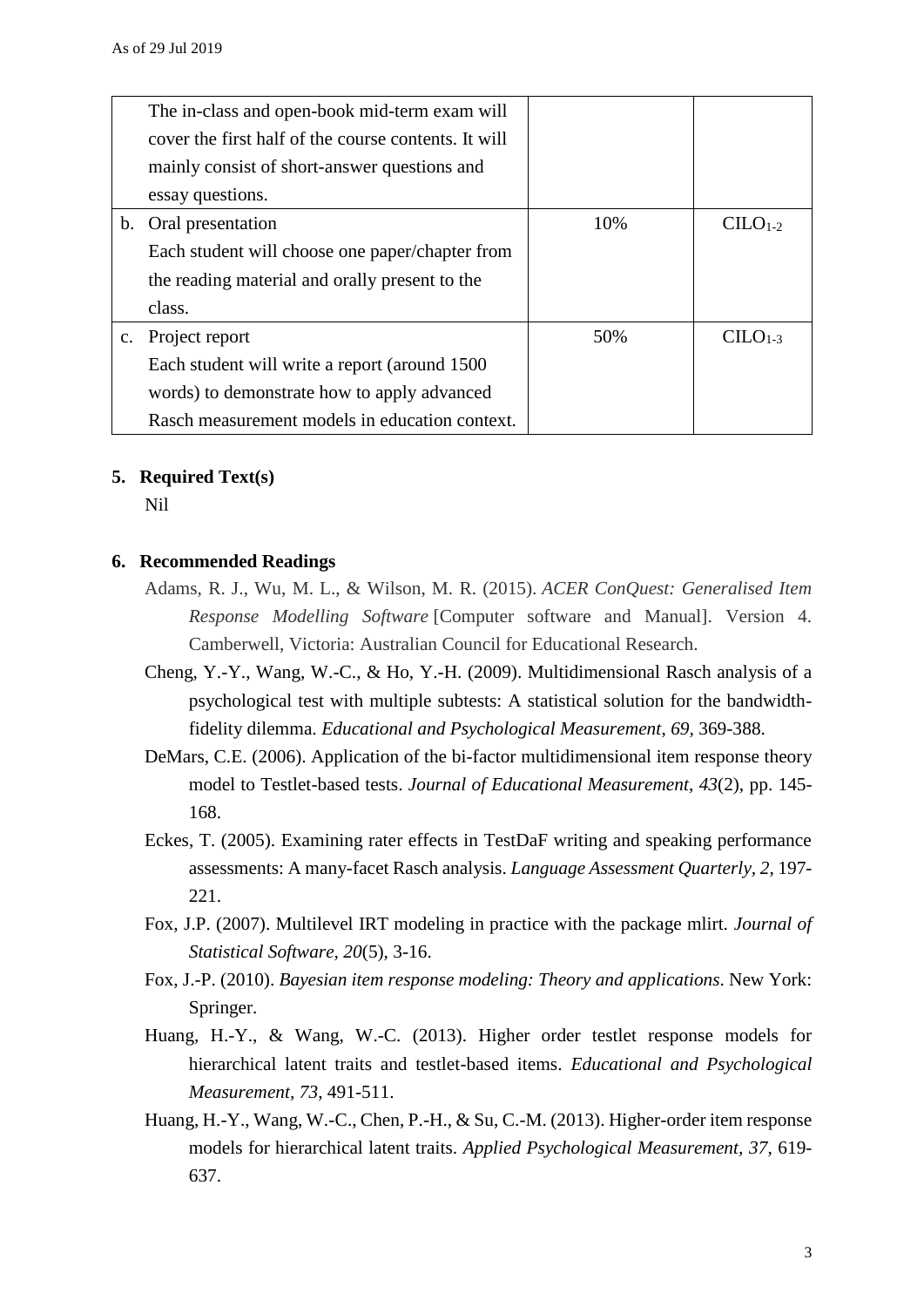- Hsu, C.-L., Zhao, Y., & Wang, W.-C. (2013). Exploiting computerized adaptive testing for self-directed learning. In M. M. C. Mok (Ed.). *Self-directed learning oriented assessment in the Asia Pacific* (pp. 257-280). Netherlands: Springer.
- Liu, O., Wilson, M., & Paek, I. (2008). A multidimensional Rasch analysis of gender difference in PISA mathematics. *Journal of Applied Measurement, 9*, 18-35.
- Michael. J. Kolen, M. J., & Brennan, R. L. (2004). *Test equating, scaling, and linking: Methods and practices* (2<sup>nd</sup> ed.), New York: Springer.
- Muthén, L.K. and Muthén, B.O. (1998-2017). *Mplus User's Guide* (8th ed). Los Angeles, CA: Muthén & Muthén.
- Reckase, M. (2009). *Multidimensional item response theory*. New York: Springer.
- Wainer, H., Bradlow, E. T., Wang, X. (2007). *Testlet response theory and its applications*. New York, NY: Cambridge University Press.
- Wainer, H., & Wang, X. (2000). Using a new statistical model for testlets to score TOFEL. *Journal of Educational Measurement, 37*, 203-220.
- Wang, W.-C. (2014). Multidimensional Rasch models: Theories and applications. In H.- H. Chang and Y. Chen (Eds.), *Advancing methodologies to support both summative and formative assessments* (pp. 217-243). Charlotte, NC: Information Age Publishing.
- Wang, W.-C., & Wilson, M. (2005). Rasch testlet model. *Applied Psychological Measurement, 29,* 126-149.
- Wang, X., Bradlow, E.T., & Wainer, H. (2002). A general Bayesian model for testlets: Theory and applications. *Applied Psychological Measurement, 26*, 109-128.
- Yu, C.-H., Sharon, E., &Popp, O. (2005). Test equating by common items and common subjects: Concepts and applications. *Practical Assessment Research & Evaluation, 10*(4).<http://pareonline.net/getvn.asp?v=10&n=4>

#### **7. Related Web Resources**

- [http://www.rasch.org](http://www.rasch.org/)
- <http://www.rasch.org/software.htm>
- <http://www.winsteps.com/facets.htm>
- <https://shop.acer.edu.au/acer-shop/group/CON3>
- <http://www.statmodel.com/>
- <http://www.bristol.ac.uk/cmm/software/mlwin>
- <http://statisticalinnovations.com/products/latentgold.html>
- <http://www.mrc-bsu.cam.ac.uk/bugs/winbugs/contents.shtml>

#### **8. Related Journals**

*Applied Psychological Measurement British Journal of Mathematical and Statistical Psychology Educational and Psychological Measurement Educational Measurement: Issues and Practice*